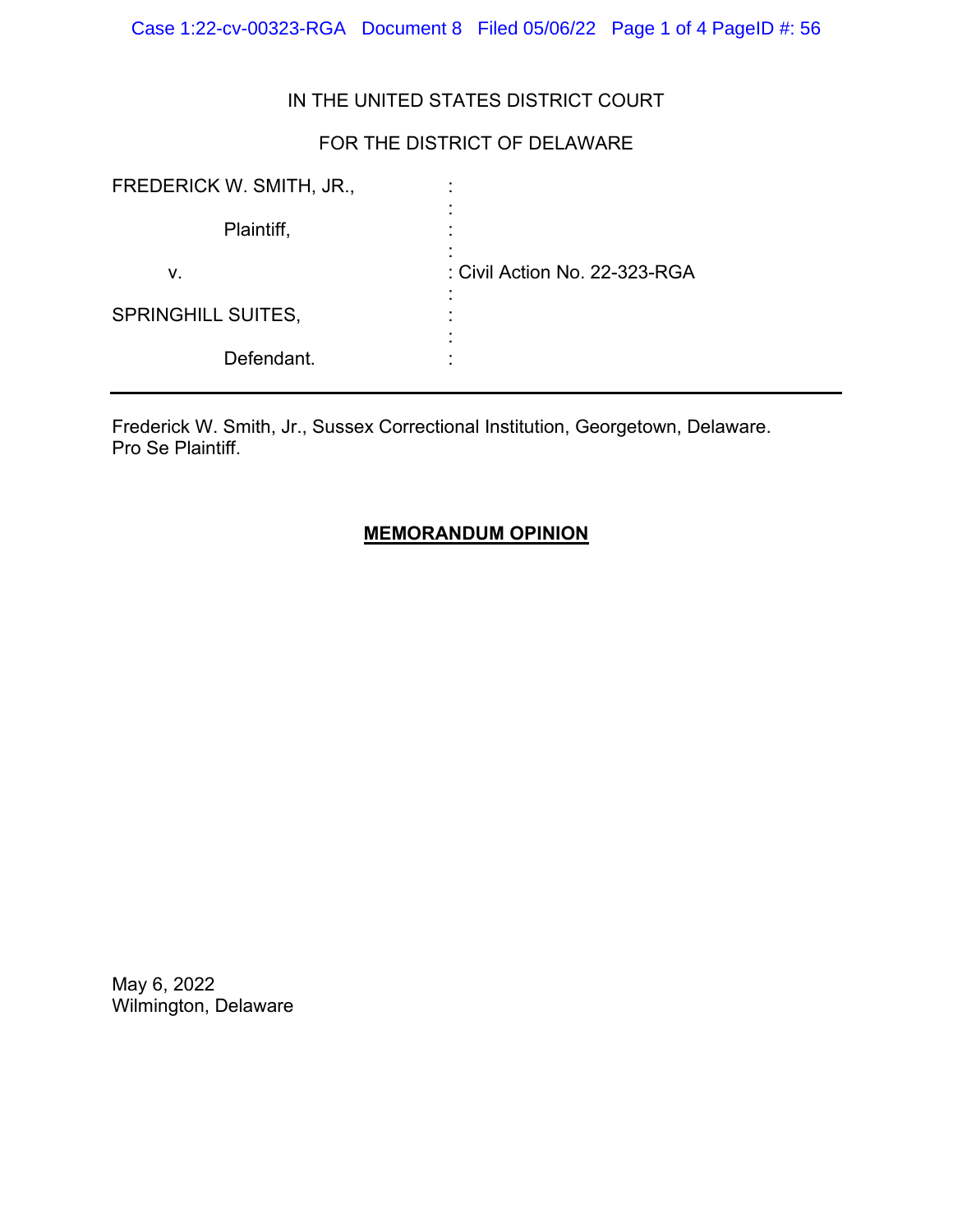### /s/ Richard G. Andrews **ANDREWS, U.S. District Judge:**

Plaintiff Frederick W. Smith, Jr., an inmate at Sussex Correctional Institution in Georgetown, Delaware, filed this action pursuant to 42 U.S.C. § 1983. (D.I. 3). Plaintiff appears *pro se* and proceeds *in forma pauperis*. The Court proceeds to screen the Complaint pursuant to 28 U.S.C. § 1915(e)(2)(B).

### **BACKGROUND**

The following facts are taken from the Complaint and assumed to be true for purposes of screening the Complaint. *See Umland v. PLANCO Fin. Servs., Inc.*, 542 F.3d 59, 64 (3d Cir. 2008). On February 14, 2021, Plaintiff sustained injuries when he slipped and fell down a hill on property located at Defendant Springhill Suites Hotel in Newark, Delaware. (D.I. 3 at 5-6) Plaintiff seeks compensatory and punitive damages. (*Id*. at 8).

## **SCREENING OF COMPLAINT**

A federal court may properly dismiss an action *sua sponte* under the screening provisions of 28 U.S.C. § 1915(e)(2)(B) if "the action is frivolous or malicious, fails to state a claim upon which relief may be granted, or seeks monetary relief from a defendant who is immune from such relief." *Ball v. Famiglio*, 726 F.3d 448, 452 (3d Cir. 2013). *See also* 28 U.S.C. § 1915(e)(2) (*in forma pauperis* actions). The Court must accept all factual allegations in a complaint as true and take them in the light most favorable to a *pro se* plaintiff. *Phillips v. County of Allegheny*, 515 F.3d 224, 229 (3d Cir. 2008); *Erickson v. Pardus*, 551 U.S. 89, 93 (2007). Because Plaintiff proceeds *pro se*, his pleading is liberally construed and his Complaint, "however inartfully pleaded,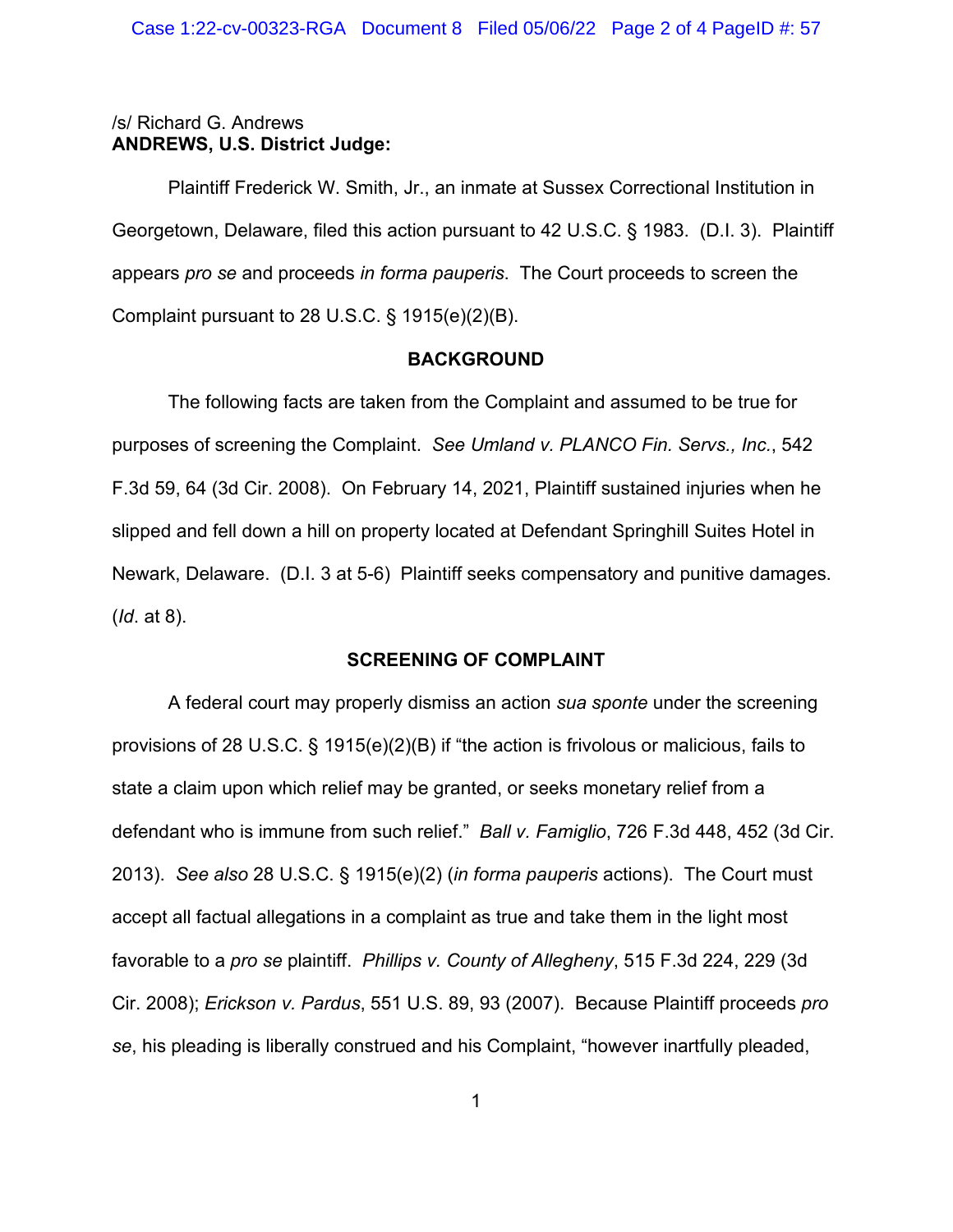#### Case 1:22-cv-00323-RGA Document 8 Filed 05/06/22 Page 3 of 4 PageID #: 58

must be held to less stringent standards than formal pleadings drafted by lawyers." *Erickson v. Pardus*, 551 U.S. at 94.

A complaint is not automatically frivolous because it fails to state a claim. *See Dooley v. Wetzel*, 957 F.3d. 366, 374 (3d Cir. 2020). "Rather, a claim is frivolous only where it depends 'on an "indisputably meritless legal theory" or a "clearly baseless" or "fantastic or delusional" factual scenario.'" *Id*.

The legal standard for dismissing a complaint for failure to state a claim pursuant to § 1915(e)(2)(B)(ii) is identical to the legal standard used when ruling on Rule 12(b)(6) motions. *Tourscher v. McCullough*, 184 F.3d 236, 240 (3d Cir. 1999). However, before dismissing a complaint or claims for failure to state a claim upon which relief may be granted pursuant to the screening provisions of 28 U.S.C. § 1915, the Court must grant Plaintiff leave to amend his complaint unless amendment would be inequitable or futile. *See Grayson v. Mayview State Hosp.*, 293 F.3d 103, 114 (3d Cir. 2002).

A well-pleaded complaint must contain more than mere labels and conclusions. *See Ashcroft v. Iqbal*, 556 U.S. 662 (2009); *Bell Atl. Corp. v. Twombly*, 550 U.S. 544 (2007). A plaintiff must plead facts sufficient to show that a claim has substantive plausibility. *See Johnson v. City of Shelby*, 574 U.S.10 (2014). A complaint may not dismissed, however, for imperfect statements of the legal theory supporting the claim asserted. *See id*. at 11.

A court reviewing the sufficiency of a complaint must take three steps: (1) take note of the elements the plaintiff must plead to state a claim; (2) identify allegations that, because they are no more than conclusions, are not entitled to the assumption of truth; and (3) when there are well-pleaded factual allegations, assume their veracity and then

2